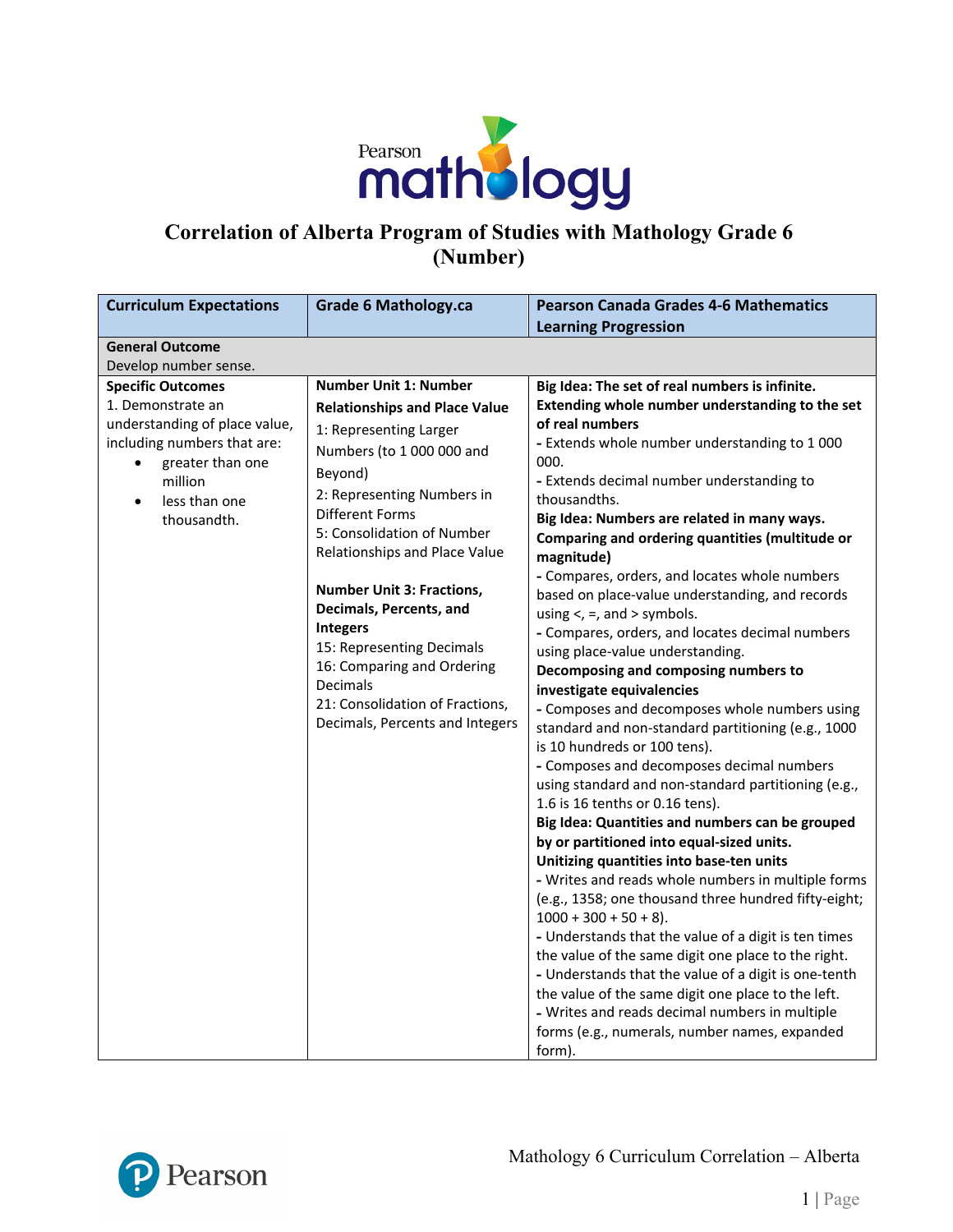| 2. Solve problems involving                     | Number Unit 2: Fluency with                              | Big Idea: Quantities and numbers can be operated                                                         |
|-------------------------------------------------|----------------------------------------------------------|----------------------------------------------------------------------------------------------------------|
| whole numbers and decimal                       | <b>Whole Numbers</b>                                     | on to determine how many and how much.                                                                   |
| numbers.                                        | 6: Solving Problems with Whole                           | Developing conceptual meaning of operations                                                              |
|                                                 | <b>Numbers</b>                                           | - Extends whole number computation models to                                                             |
|                                                 | 7: Estimating Reasonableness of                          | larger numbers.                                                                                          |
|                                                 | Solutions                                                | - Demonstrates an understanding of decimal<br>number computation through modelling and                   |
|                                                 | 9: Mental Math Strategies                                | flexible strategies.                                                                                     |
|                                                 | 12: Consolidation of Fluency                             | Developing fluency of operations                                                                         |
|                                                 | with Whole Numbers                                       | - Solves whole number computation using efficient                                                        |
|                                                 |                                                          | strategies (e.g., mental computation, algorithms,                                                        |
|                                                 | <b>Number Unit 4: Operations</b>                         | calculating cost of transactions and change owing,                                                       |
|                                                 | with Fractions and Decimals                              | saving money to make a purchase).                                                                        |
|                                                 | 22: Multiplying Decimals by 1-                           | - Solves decimal number computation using<br>efficient strategies.                                       |
|                                                 | <b>Digit Numbers</b>                                     |                                                                                                          |
|                                                 | 24: Dividing Decimals by 1-Digit                         |                                                                                                          |
|                                                 | <b>Numbers</b>                                           |                                                                                                          |
|                                                 | 26: Adding and Subtracting                               |                                                                                                          |
|                                                 | Decimals                                                 |                                                                                                          |
|                                                 | 30: Consolidation of Operations                          |                                                                                                          |
|                                                 | with Fractions and Decimals                              |                                                                                                          |
| 3. Demonstrate an                               | <b>Number Unit 1: Number</b>                             | Big Idea: Numbers are related in many ways.                                                              |
| understanding of factors and                    | <b>Relationships and Place Value</b>                     | Decomposing and composing numbers to                                                                     |
| multiples by:                                   | 3: Identifying Factors and                               | investigate equivalencies                                                                                |
| determining                                     | <b>Multiples</b>                                         | - Decomposes numbers into prime factors.                                                                 |
| multiples and factors                           | 4: Identifying Prime and                                 | Big Idea: Quantities and numbers can be operated                                                         |
| of numbers less than                            | <b>Composite Numbers</b>                                 | on to determine how many and how much.                                                                   |
| 100                                             | 5: Consolidation of Number                               | Investigating number and arithmetic properties<br>- Determines whether one number is a multiple of       |
| identifying prime and<br>٠<br>composite numbers | Relationships and Place Value                            | any one-digit number.                                                                                    |
| solving problems                                |                                                          | - Examines and classifies whole numbers based on                                                         |
| using multiples and                             |                                                          | their properties (e.g., even/odd; prime; composite;                                                      |
| factors.                                        |                                                          | divisible by 2, 5, and 10).                                                                              |
|                                                 |                                                          | - Generates multiples and factors for numbers using                                                      |
|                                                 |                                                          | flexible strategies.                                                                                     |
|                                                 |                                                          | - Distinguishes between and investigates properties                                                      |
|                                                 |                                                          | of prime and composite numbers (e.g., prime<br>factorization).                                           |
|                                                 |                                                          | Developing fluency of operations                                                                         |
|                                                 |                                                          | - Fluently recalls multiplication and division facts to                                                  |
|                                                 |                                                          | 100.                                                                                                     |
| 4. Relate improper fractions                    | <b>Number Unit 3: Fractions,</b>                         | Big Idea: Numbers are related in many ways.                                                              |
| to mixed numbers and mixed                      | Decimals, Percents, and                                  | Comparing and ordering quantities (multitude or                                                          |
| numbers to improper                             | <b>Integers</b>                                          | magnitude)                                                                                               |
| fractions.                                      | 13: Representing Fractions<br>14: Comparing and Ordering | - Compares, orders, and locates fractions using<br>flexible strategies (e.g., comparing models; creating |
|                                                 | Fractions                                                | common denominators or numerators).                                                                      |
|                                                 | 21: Consolidation of Fractions,                          | <b>Estimating quantities and numbers</b>                                                                 |
|                                                 | Decimals, Percents and Integers                          | - Estimates the size and magnitude of fractions by                                                       |
|                                                 |                                                          | comparing to benchmarks.                                                                                 |

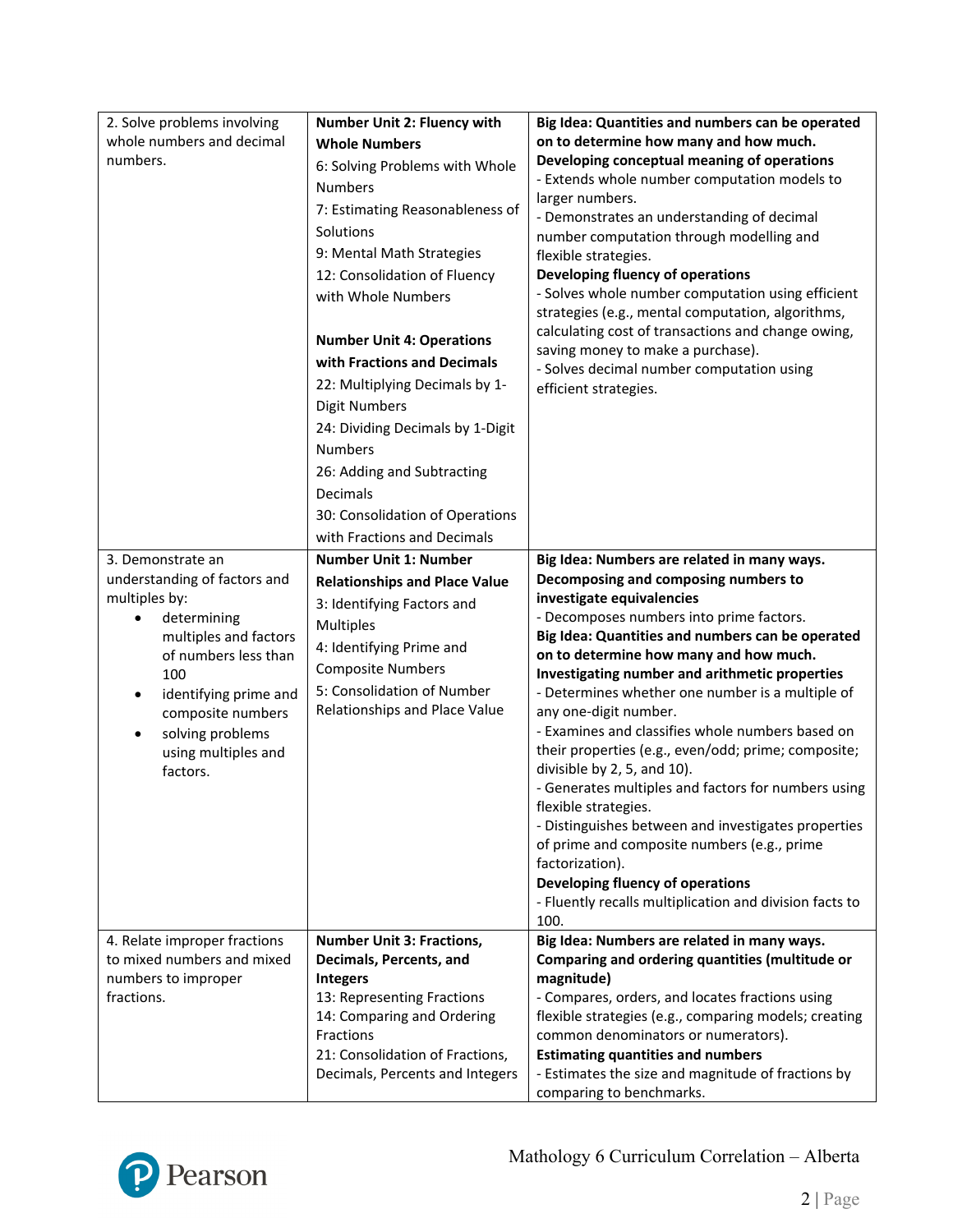|                                                                                                                                                                   |                                                                                                                                                                                                                                                   | Decomposing and composing numbers to<br>investigate equivalencies<br>- Models equivalent forms of improper fractions<br>and mixed numbers using flexible strategies.                                                                                                                                                                                                  |
|-------------------------------------------------------------------------------------------------------------------------------------------------------------------|---------------------------------------------------------------------------------------------------------------------------------------------------------------------------------------------------------------------------------------------------|-----------------------------------------------------------------------------------------------------------------------------------------------------------------------------------------------------------------------------------------------------------------------------------------------------------------------------------------------------------------------|
| 5. Demonstrate an<br>understanding of ratio,<br>concretely, pictorially and<br>symbolically.                                                                      | Number Unit 2: Fluency with<br><b>Whole Numbers</b><br>11: Exploring Ratios<br>12: Consolidation of Fluency<br>with Whole Numbers                                                                                                                 | Big Idea: Numbers are related in many ways.<br>Using ratios, rates, proportions, and percents<br>creates a relationship between quantities<br>- Understands the concept of ratio as a relationship<br>between two quantities (e.g., 3 wins to 2 losses).                                                                                                              |
| 6. Demonstrate an<br>understanding of percent<br>(limited to whole numbers),<br>concretely, pictorially and<br>symbolically.                                      | <b>Number Unit 3: Fractions,</b><br>Decimals, Percents, and<br><b>Integers</b><br>18: Relating Fractions,<br>Decimals, and Percents<br>21: Consolidation of Fractions,<br>Decimals, Percents and Integers                                         | Big Idea: Numbers are related in many ways.<br>Decomposing and composing numbers to<br>investigate equivalencies<br>- Models and explains the relationships among<br>fractions, decimals, and percents.<br>- Translates flexibly between representations.                                                                                                             |
| 7. Demonstrate an<br>understanding of integers,<br>concretely, pictorially and<br>symbolically.                                                                   | <b>Number Unit 3: Fractions,</b><br>Decimals, Percents, and<br><b>Integers</b><br>19: Representing Integers<br>20: Comparing and Ordering<br>Integers<br>21: Consolidation of Fractions,<br>Decimals, Percents and Integers                       | Big Idea: The set of real numbers is infinite<br>Extending whole number understanding to the set<br>of real numbers<br>- Extends whole number understanding to negative<br>numbers.                                                                                                                                                                                   |
| 8. Demonstrate an<br>understanding of<br>multiplication and division of<br>decimals (1-digit whole<br>number multipliers and 1-digit<br>natural number divisors). | <b>Number Unit 4: Operations</b><br>with Fractions and Decimals<br>22: Multiplying Decimals by 1-<br><b>Digit Numbers</b><br>24: Dividing Decimals by 1-Digit<br><b>Numbers</b><br>30: Consolidation of Operations<br>with Fractions and Decimals | Big Idea: Quantities and numbers can be operated<br>on to determine how many and how much.<br>Developing conceptual meaning of operations<br>- Demonstrates an understanding of decimal<br>number computation through modelling and<br>flexible strategies.<br>Developing fluency of operations<br>- Solves decimal number computation using<br>efficient strategies. |
| 9. Explain and apply the order<br>of operations, excluding<br>exponents, with and without<br>technology (limited to whole<br>numbers).                            | Number Unit 2: Fluency with<br><b>Whole Numbers</b><br>8: The Order of Operations<br>12: Consolidation of Fluency<br>with Whole Numbers                                                                                                           | Big Idea: Quantities and numbers can be operated<br>on to determine how many and how much.<br>Investigating number and arithmetic properties<br>- Applies order of operations for whole numbers<br>and explains the effect when order is not followed.                                                                                                                |

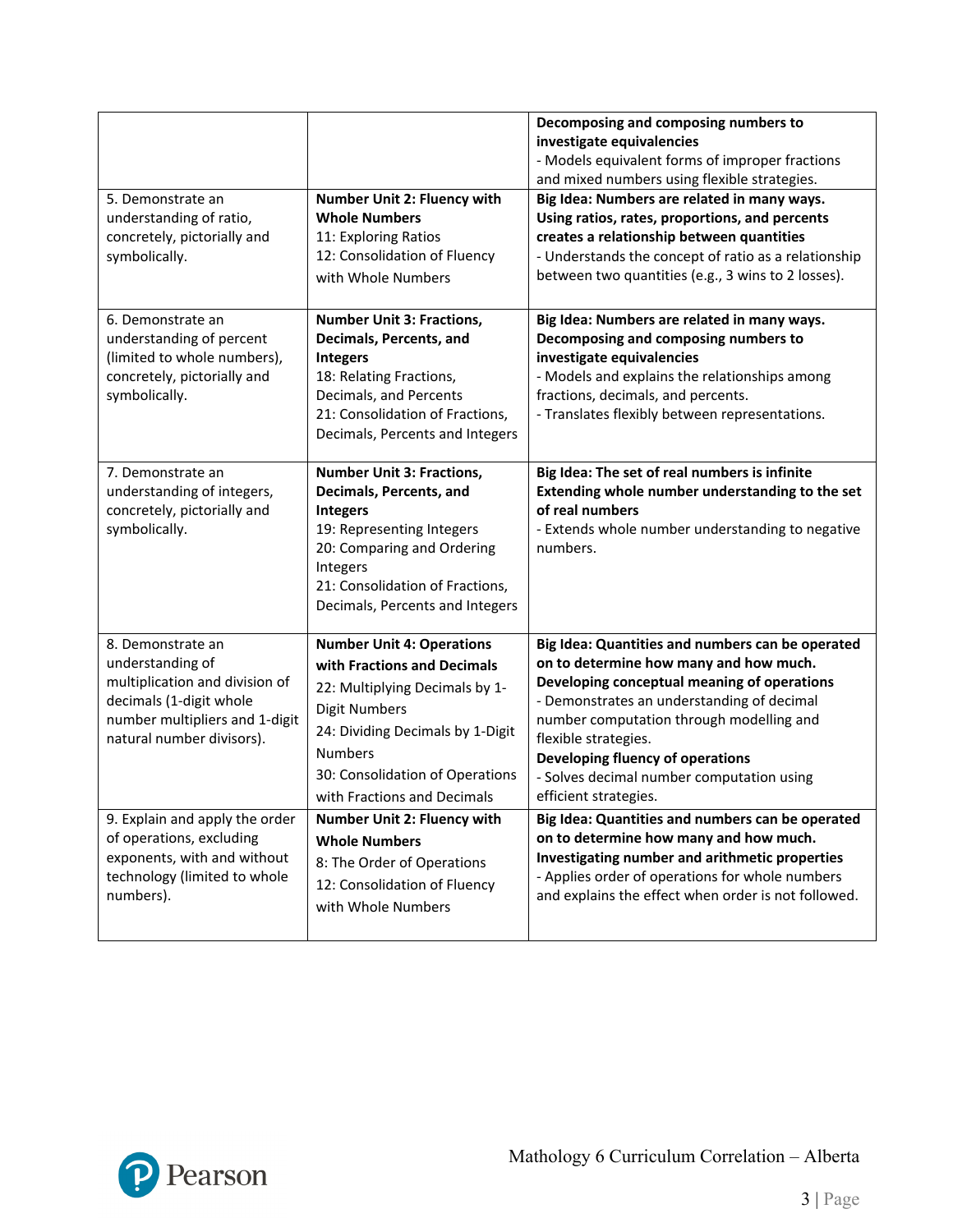

#### **Correlation of Alberta Program of Studies with Mathology Grade 6 (Patterns and Relations: Patterns)**

| <b>Curriculum</b>                                                                                                | <b>Grade 6 Mathology.ca</b>                                                                                                                                          | <b>Pearson Canada Grades 4-6 Mathematics</b>                                                                                                                                                                                                                                                                                                                                                                                                                                                                                                                                                                                                                                                                                                                                                                                                                                                                                                          |  |  |  |
|------------------------------------------------------------------------------------------------------------------|----------------------------------------------------------------------------------------------------------------------------------------------------------------------|-------------------------------------------------------------------------------------------------------------------------------------------------------------------------------------------------------------------------------------------------------------------------------------------------------------------------------------------------------------------------------------------------------------------------------------------------------------------------------------------------------------------------------------------------------------------------------------------------------------------------------------------------------------------------------------------------------------------------------------------------------------------------------------------------------------------------------------------------------------------------------------------------------------------------------------------------------|--|--|--|
| <b>Expectations</b>                                                                                              |                                                                                                                                                                      | <b>Learning Progression</b>                                                                                                                                                                                                                                                                                                                                                                                                                                                                                                                                                                                                                                                                                                                                                                                                                                                                                                                           |  |  |  |
| <b>General Outcome</b>                                                                                           |                                                                                                                                                                      |                                                                                                                                                                                                                                                                                                                                                                                                                                                                                                                                                                                                                                                                                                                                                                                                                                                                                                                                                       |  |  |  |
|                                                                                                                  | Use patterns to describe the world and to solve problems.                                                                                                            |                                                                                                                                                                                                                                                                                                                                                                                                                                                                                                                                                                                                                                                                                                                                                                                                                                                                                                                                                       |  |  |  |
| <b>Specific Outcomes</b><br>1. Represent and describe<br>patterns and relationships,<br>using graphs and tables. | <b>Patterning Unit 1: Patterning</b><br>1: Investigating Patterns and<br>Relationships in Tables and Graphs<br>2: Solving Problems<br>4: Consolidation of Patterning | Big Idea: Regularity and repetition form<br>patterns that can be generalized and<br>predicted mathematically.<br>Representing patterns, relations, and<br>functions<br>- Represents a numeric or shape pattern using<br>a table of values by pairing the term value<br>with a term number.<br>- Represents a mathematical context or<br>problem with expressions and equations<br>using variables to represent unknowns.<br>Generalizing and analyzing patterns,<br>relations, and functions<br>- Explains the rule for numeric patterns<br>including the starting point and change (e.g.,<br>given: 16, 22, 28, 34,  Start at 16 and add 6<br>each time).<br>- Describes numeric and shape patterns using<br>words and numbers.<br>- Predicts the value of a given element in a<br>numeric or shape pattern using pattern rules.<br>- Describes the relationship between two<br>numeric patterns (e.g., for every 4 steps, she<br>travels 3 metres). |  |  |  |
| 2. Demonstrate an<br>understanding of the<br>relationships within tables<br>of values to solve<br>problems.      | <b>Patterning Unit 1: Patterning</b><br>1: Investigating Patterns and<br>Relationships in Tables and Graphs<br>2: Solving Problems<br>4: Consolidation of Patterning | Big Idea: Regularity and repetition form<br>patterns that can be generalized and<br>predicted mathematically.<br>Representing patterns, relations, and<br>functions<br>- Represents a numeric or shape pattern using<br>a table of values by pairing the term value<br>with a term number.<br>- Represents a mathematical context or<br>problem with expressions and equations<br>using variables to represent unknowns.<br>Generalizing and analyzing patterns,<br>relations, and functions                                                                                                                                                                                                                                                                                                                                                                                                                                                          |  |  |  |

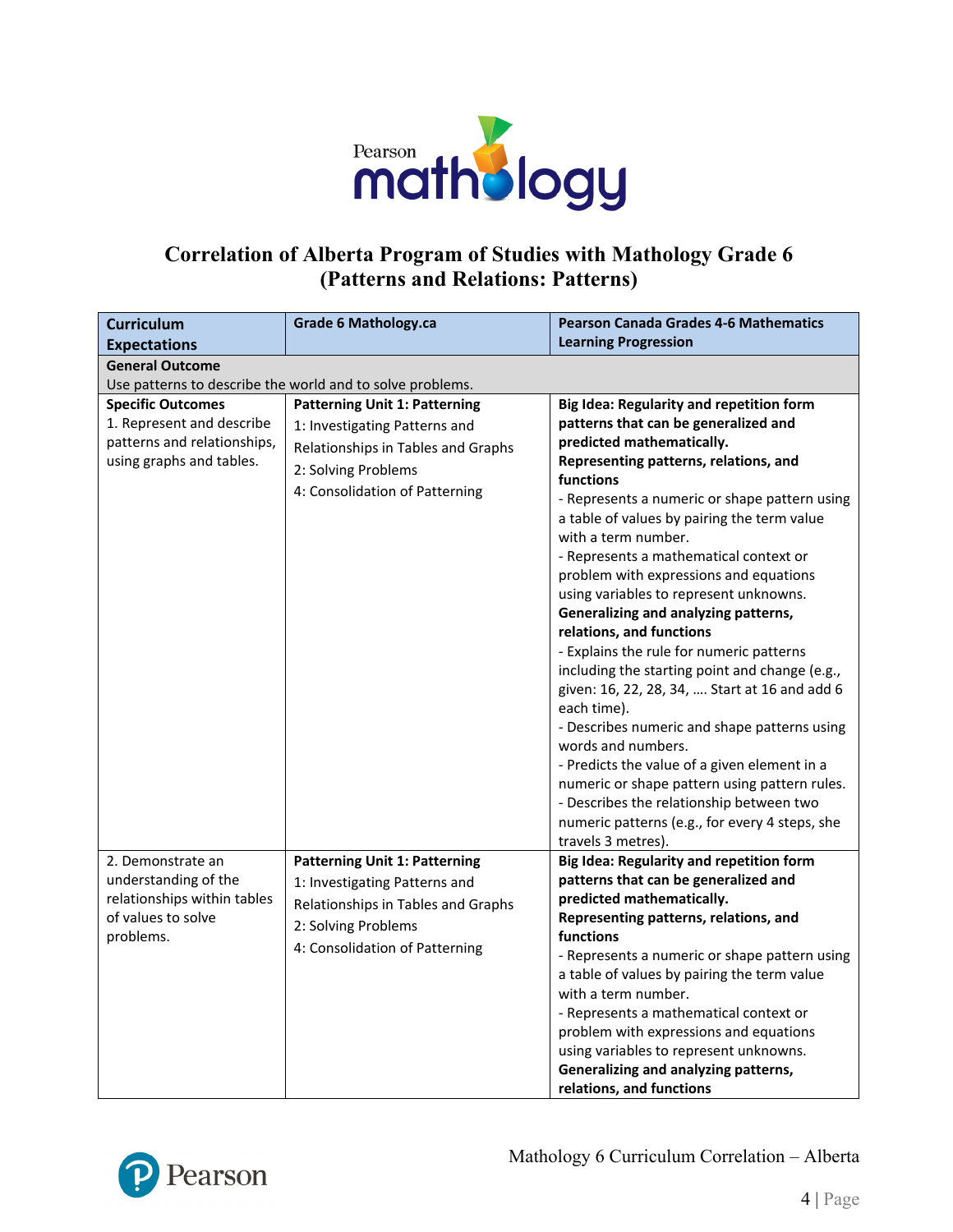| - Explains the rule for numeric patterns<br>including the starting point and change (e.g.,<br>given: 16, 22, 28, 34,  Start at 16 and add 6<br>each time).                                                      |
|-----------------------------------------------------------------------------------------------------------------------------------------------------------------------------------------------------------------|
| - Describes numeric and shape patterns using<br>words and numbers.<br>- Predicts the value of a given element in a<br>numeric or shape pattern using pattern rules.<br>- Describes the relationship between two |
| numeric patterns (e.g., for every 4 steps, she<br>travels 3 metres).                                                                                                                                            |

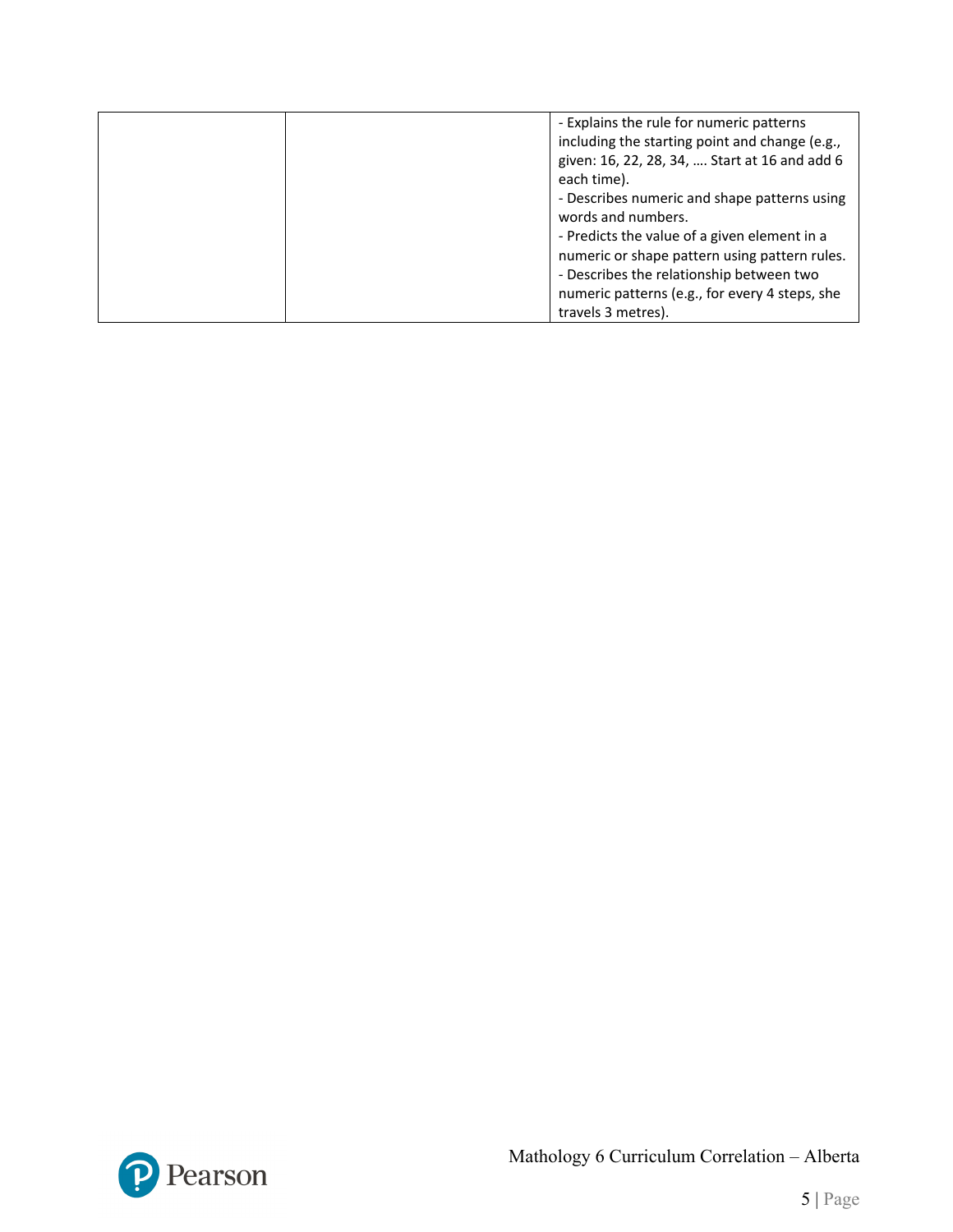

# **Correlation of Alberta Program of Studies with Mathology Grade 6 (Patterns and Relations: Variables and Equations)**

| <b>Curriculum Expectations</b>                                                                                                                    | <b>Grade 6 Mathology.ca</b>                                                                                                                                                                                                                                                                                                            | Pearson Canada Grades 4-6 Mathematics Learning<br><b>Progression</b>                                                                                                                                                                                                                                                                                                                                                                                                                                                                                                                                                                                                                                                                                                                                                                                                                                                                                                                                                                                                                                                                  |  |  |
|---------------------------------------------------------------------------------------------------------------------------------------------------|----------------------------------------------------------------------------------------------------------------------------------------------------------------------------------------------------------------------------------------------------------------------------------------------------------------------------------------|---------------------------------------------------------------------------------------------------------------------------------------------------------------------------------------------------------------------------------------------------------------------------------------------------------------------------------------------------------------------------------------------------------------------------------------------------------------------------------------------------------------------------------------------------------------------------------------------------------------------------------------------------------------------------------------------------------------------------------------------------------------------------------------------------------------------------------------------------------------------------------------------------------------------------------------------------------------------------------------------------------------------------------------------------------------------------------------------------------------------------------------|--|--|
| <b>General Outcome</b>                                                                                                                            |                                                                                                                                                                                                                                                                                                                                        |                                                                                                                                                                                                                                                                                                                                                                                                                                                                                                                                                                                                                                                                                                                                                                                                                                                                                                                                                                                                                                                                                                                                       |  |  |
|                                                                                                                                                   | Represent algebraic expressions in multiple ways.                                                                                                                                                                                                                                                                                      |                                                                                                                                                                                                                                                                                                                                                                                                                                                                                                                                                                                                                                                                                                                                                                                                                                                                                                                                                                                                                                                                                                                                       |  |  |
| <b>Specific Outcomes</b><br>3. Represent<br>generalizations arising<br>from number<br>relationships, using<br>equations with letter<br>variables. | <b>Patterning Unit 2: Variables</b><br>and Equations<br>7: Representing<br><b>Generalizations in Patterns</b><br>10: Consolidation of Variables<br>and Equations<br><b>Measurement Unit 1A:</b><br>Perimeter, Area, Volume, and<br>Capacity<br>1: Determining the Perimeter<br>of Polygons<br>2: Determining the Area of<br>Rectangles | Big Idea: Patterns and relations can be represented<br>with symbols, equations, and expressions.<br>Using variables, algebraic expressions, and equations<br>to represent mathematical relations<br>- Understands an unknown quantity (i.e., variable) may<br>be represented by a symbol or letter (e.g., $13 - \square = 8$ ; 4n<br>$= 12$ ).<br>- Flexibly uses symbols and letters to represent<br>unknown quantities in equations (e.g., knows that $4 + \Box$<br>$= 7$ ; 4 + x = 7; and 4 + y = 7 all represent the same<br>equation with $\Box$ , x, and y representing the same value).<br>- Interprets and writes algebraic expressions (e.g., 2n<br>means two times a number; subtracting a number from<br>7 can be written as $7 - n$ ).<br>- Understands a variable as a changing quantity (e.g., 5s,<br>where s can be any value).                                                                                                                                                                                                                                                                                        |  |  |
| 4. Express a given<br>problem as an equation<br>in which a letter variable<br>is used to represent an<br>unknown number.                          | <b>Patterning Unit 2: Variables</b><br>and Equations<br>7: Representing<br>Generalizations in Patterns<br>8: Solving Equations<br>10: Consolidation of Variables<br>and Equations                                                                                                                                                      | Big Idea: Patterns and relations can be represented<br>with symbols, equations, and expressions.<br>Understanding equality and inequality, building on<br>generalized properties of numbers and operations<br>- Expresses a one-step mathematical problem as an<br>equation using a symbol or letter to represent an<br>unknown number (e.g., Sena had some tokens and used<br>four. She has seven left: $\Box - 4 = 7$ ).<br>- Determines an unknown number in simple one-step<br>equations using different strategies (e.g., $n \times 3 = 12$ ; 13<br>$- \Box = 8$ ).<br>- Uses arithmetic properties to investigate and<br>transform one-step addition and multiplication<br>equations (e.g., $5 + 4 = 9$ and $5 + a = 9$ have the same<br>structure and can be rearranged in similar ways to<br>maintain equality: $4 + 5 = 9$ and $a + 5 = 9$ ).<br>- Uses arithmetic properties to investigate and<br>transform one-step subtraction and division equations<br>(e.g., $12 - 5 = 7$ and $12 - b = 7$ have the same structure<br>and can be rearranged in similar ways to maintain<br>equality: $12 - 7 = 5$ and $12 - 7 = b$ ). |  |  |



Mathology 6 Curriculum Correlation – Alberta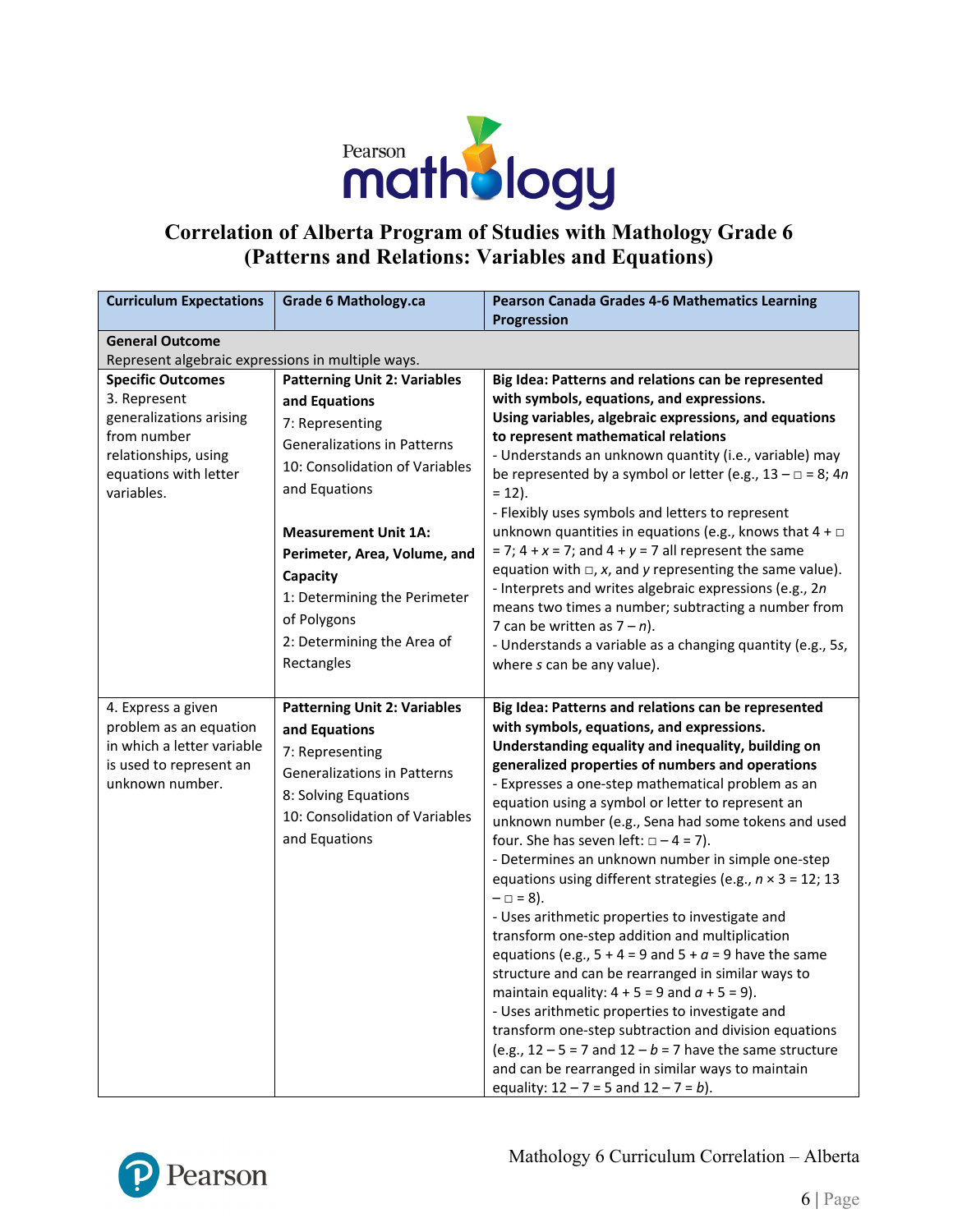|                                                                                                             |                                                                                                                                                      | Using variables, algebraic expressions, and equations<br>to represent mathematical relations<br>- Understands an unknown quantity (i.e., variable) may<br>be represented by a symbol or letter (e.g., $13 - \square = 8$ ; 4n<br>$= 12$ ).<br>- Flexibly uses symbols and letters to represent<br>unknown quantities in equations (e.g., knows that $4 + \Box$<br>$= 7$ ; 4 + x = 7; and 4 + y = 7 all represent the same<br>equation with $\Box$ , x, and y representing the same value).<br>- Interprets and writes algebraic expressions (e.g., 2n)<br>means two times a number; subtracting a number from<br>7 can be written as $7 - n$ ).<br>- Understands a variable as a changing quantity (e.g., 5s,<br>where s can be any value). |
|-------------------------------------------------------------------------------------------------------------|------------------------------------------------------------------------------------------------------------------------------------------------------|---------------------------------------------------------------------------------------------------------------------------------------------------------------------------------------------------------------------------------------------------------------------------------------------------------------------------------------------------------------------------------------------------------------------------------------------------------------------------------------------------------------------------------------------------------------------------------------------------------------------------------------------------------------------------------------------------------------------------------------------|
| 5. Demonstrate and<br>explain the meaning of<br>preservation of equality,<br>concretely and<br>pictorially. | <b>Patterning Unit 2: Variables</b><br>and Equations<br>6: Investigating Equality in<br>Equations<br>10: Consolidation of Variables<br>and Equations | Big Idea: Patterns and relations can be represented<br>with symbols, equations, and expressions.<br>Understanding equality and inequality, building on<br>generalized properties of numbers and operations<br>- Recognizes that an equal sign between two<br>expressions with variables indicates that the expressions<br>are equivalent (e.g., $5n - 4 = 3n$ ; $3r = 2 + s$ ).<br>- Investigates and models the meaning of preservation<br>of equality of single variable equations (e.g., $3x = 12$ ).                                                                                                                                                                                                                                    |

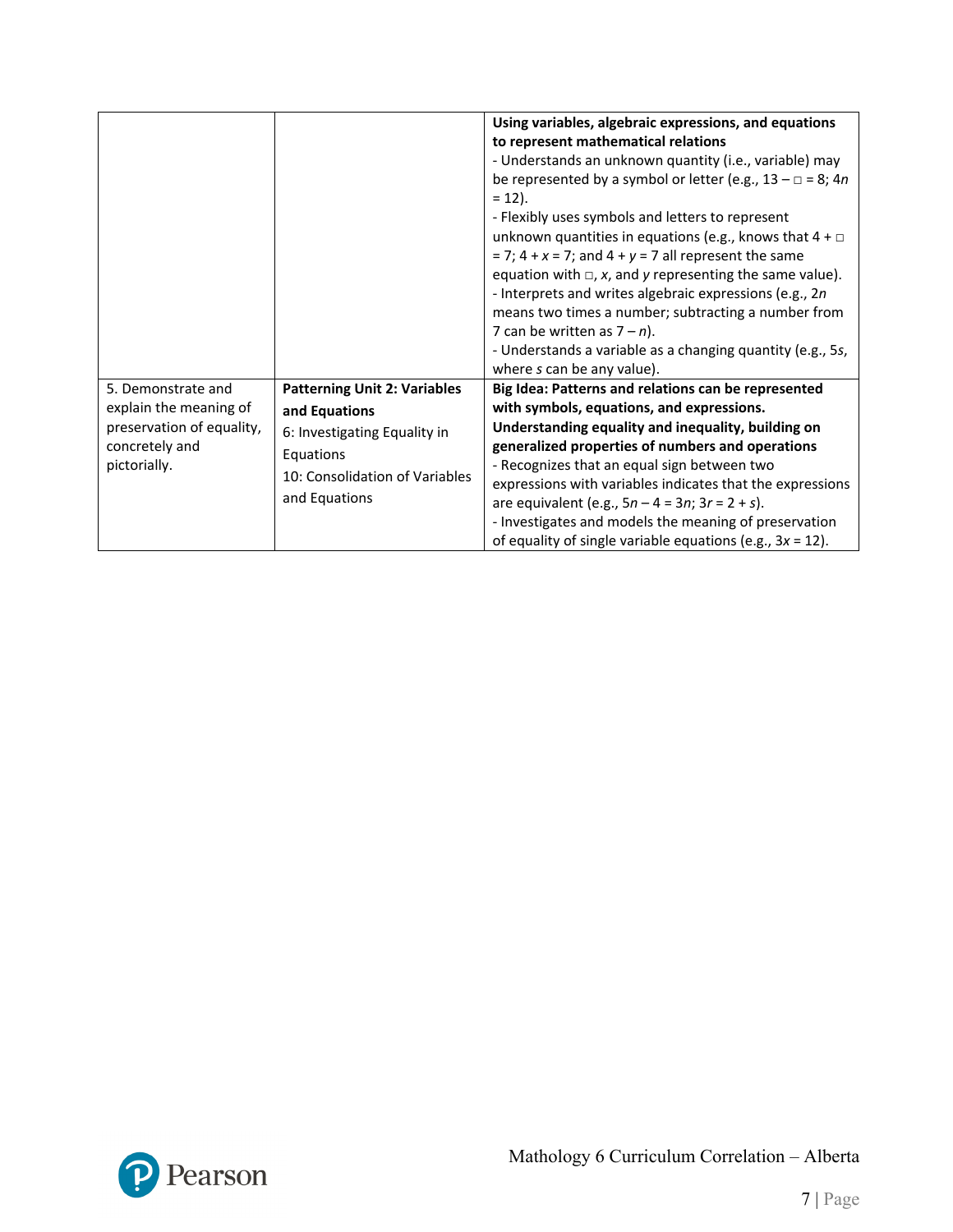

# **Correlation of Alberta Program of Studies with Mathology Grade 6 (Shape and Space: Measurement)**

| <b>Curriculum Expectations</b>                                                                                                                                                                                                                                                                                                                                                                                                                           | <b>Grade 6 Mathology.ca</b>                                                                                                                                                                                 | Pearson Canada Grades 4-6 Mathematics Learning<br>Progression                                                                                                                                                                                                                                                                                                                                                                                                                                                                                                                                                                                                                                                                                                                                                                                                                                                                                                 |
|----------------------------------------------------------------------------------------------------------------------------------------------------------------------------------------------------------------------------------------------------------------------------------------------------------------------------------------------------------------------------------------------------------------------------------------------------------|-------------------------------------------------------------------------------------------------------------------------------------------------------------------------------------------------------------|---------------------------------------------------------------------------------------------------------------------------------------------------------------------------------------------------------------------------------------------------------------------------------------------------------------------------------------------------------------------------------------------------------------------------------------------------------------------------------------------------------------------------------------------------------------------------------------------------------------------------------------------------------------------------------------------------------------------------------------------------------------------------------------------------------------------------------------------------------------------------------------------------------------------------------------------------------------|
| <b>General Outcome</b><br>Use direct and indirect measurement to solve problems.                                                                                                                                                                                                                                                                                                                                                                         |                                                                                                                                                                                                             |                                                                                                                                                                                                                                                                                                                                                                                                                                                                                                                                                                                                                                                                                                                                                                                                                                                                                                                                                               |
| <b>Specific Outcomes</b><br>1. Demonstrate an<br>understanding of angles by:<br>identifying examples<br>of angles in the<br>environment<br>classifying angles<br>$\bullet$<br>according to their<br>measure<br>estimating the<br>$\bullet$<br>measure of angles,<br>using 45°, 90° and<br>180° as reference<br>angles<br>determining angle<br>٠<br>measures in degrees<br>drawing and labelling<br>$\bullet$<br>angles when the<br>measure is specified. | <b>Geometry Unit 1A: 2-D</b><br><b>Shapes and Angles</b><br>1: Classifying and<br><b>Measuring Angles</b><br>2: Measuring and<br><b>Constructing Angles</b><br>6: Consolidation of 2-D<br>Shapes and Angles | Big Idea: Many things in our world (e.g., objects,<br>spaces, events) have attributes that can be measured<br>and compared.<br>Understanding attributes that can be measured,<br>compared, and ordered<br>- Understands angle as an attribute that can be<br>measured and compared.<br>- Understands angle is additive (e.g., 90° can be<br>visualized as nine sectors that are 10° each).<br>Big Idea: Assigning a unit to a continuous attribute<br>allows us to measure and make comparisons.<br>Selecting and using units to estimate, measure,<br>construct, and make comparisons<br>- Measures, constructs, and estimates angles using<br>degrees.<br>Big Idea: 2-D shapes and 3-D solids can be analyzed<br>and classified in different ways by their attributes.<br>Investigating geometric attributes and properties of 2-<br>D shapes and 3-D solids<br>- Draws, compares, and classifies angles (i.e., right,<br>acute, obtuse, straight, reflex). |
| 2. Demonstrate that the sum<br>of interior angles is:<br>180° in a triangle<br>$\bullet$<br>360° in a<br>$\bullet$<br>quadrilateral.                                                                                                                                                                                                                                                                                                                     | <b>Geometry Unit 1A: 2-D</b><br><b>Shapes and Angles</b><br>3: Classifying Triangles<br>4: Identifying and<br><b>Constructing Triangles</b><br>6: Consolidation of 2-D<br>Shapes and Angles                 | Big Idea: Assigning a unit to a continuous attribute<br>allows us to measure and make comparisons.<br>Understanding relationships among measured units<br>- Investigates and generalizes sum of interior angles of<br>triangles (i.e., sum of angles of a triangle is 180°).                                                                                                                                                                                                                                                                                                                                                                                                                                                                                                                                                                                                                                                                                  |
| 3. Develop and apply a<br>formula for determining the:<br>perimeter of<br>polygons<br>area of rectangles<br>volume of right<br>rectangular prisms.                                                                                                                                                                                                                                                                                                       | <b>Measurement Unit 1A:</b><br>Perimeter, Area,<br><b>Volume, and Capacity</b><br>1: Determining the<br>Perimeter of Polygons<br>2: Determining the Area<br>of Rectangles<br>4: Determining the             | Big Idea: Patterns and relations can be represented<br>with symbols, equations, and expressions.<br>Using variables, algebraic expressions, and equations<br>to represent mathematical relations<br>- Uses expressions and equations with variables to<br>represent generalized relations and algorithms<br>$(e.g., P = 2l + 2w).$<br>Big Idea: Assigning a unit to a continuous attribute<br>allows us to measure and make comparisons.                                                                                                                                                                                                                                                                                                                                                                                                                                                                                                                      |

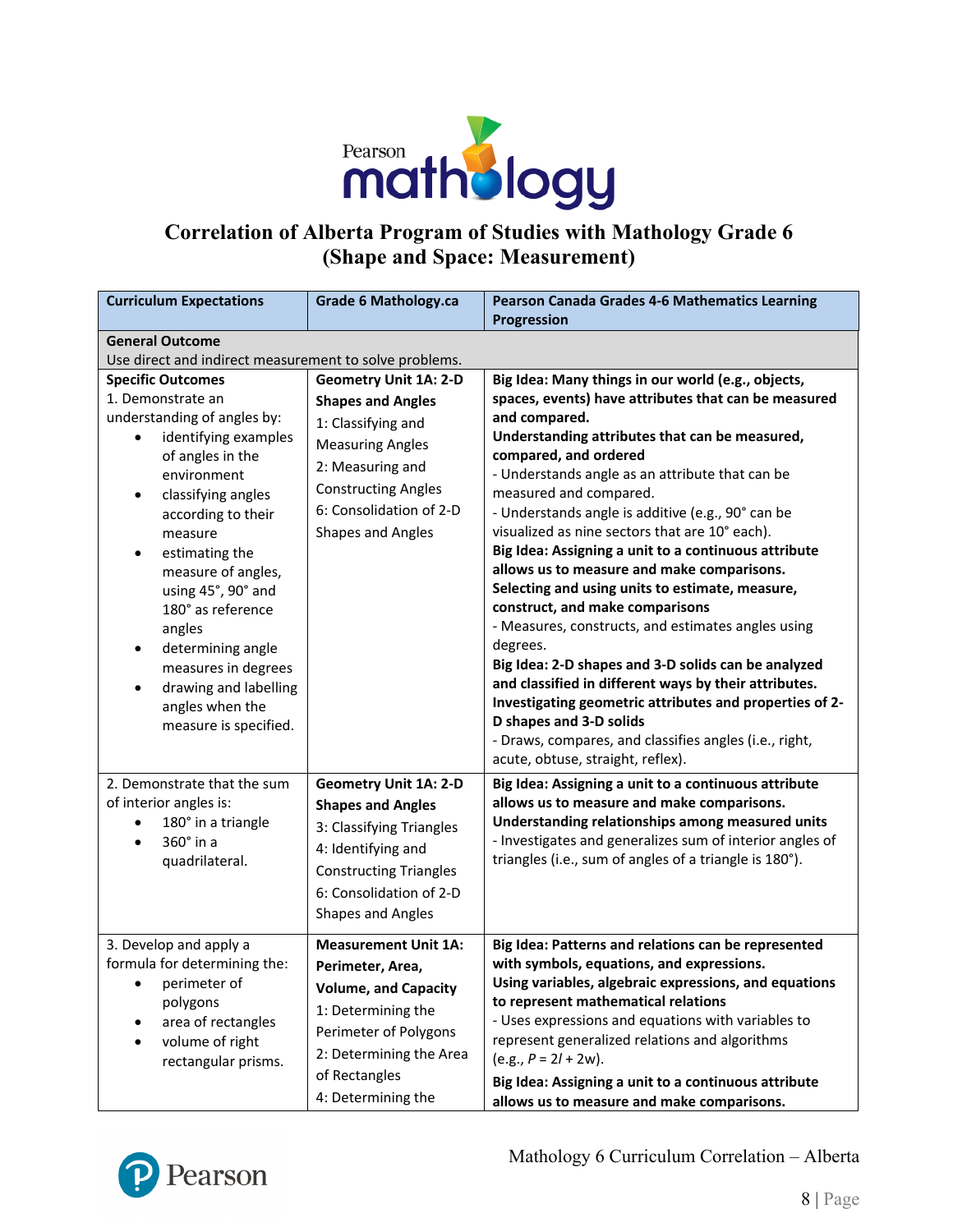| Volume of Right<br><b>Rectangular Prisms</b><br>6: Consolidation of<br>Perimeter, Area,<br>Volume, and Capacity | Selecting and using units to estimate, measure,<br>construct, and make comparisons<br>- Measures, constructs, and estimates perimeter and<br>area of regular and irregular polygons.<br>Understanding relationships among measured units<br>- Develops and generalizes strategies to compute area<br>and perimeter of rectangles.<br>- Develops and generalizes strategies and formulas to<br>compute volumes of right rectangular prisms. |
|-----------------------------------------------------------------------------------------------------------------|--------------------------------------------------------------------------------------------------------------------------------------------------------------------------------------------------------------------------------------------------------------------------------------------------------------------------------------------------------------------------------------------------------------------------------------------|
|-----------------------------------------------------------------------------------------------------------------|--------------------------------------------------------------------------------------------------------------------------------------------------------------------------------------------------------------------------------------------------------------------------------------------------------------------------------------------------------------------------------------------------------------------------------------------|

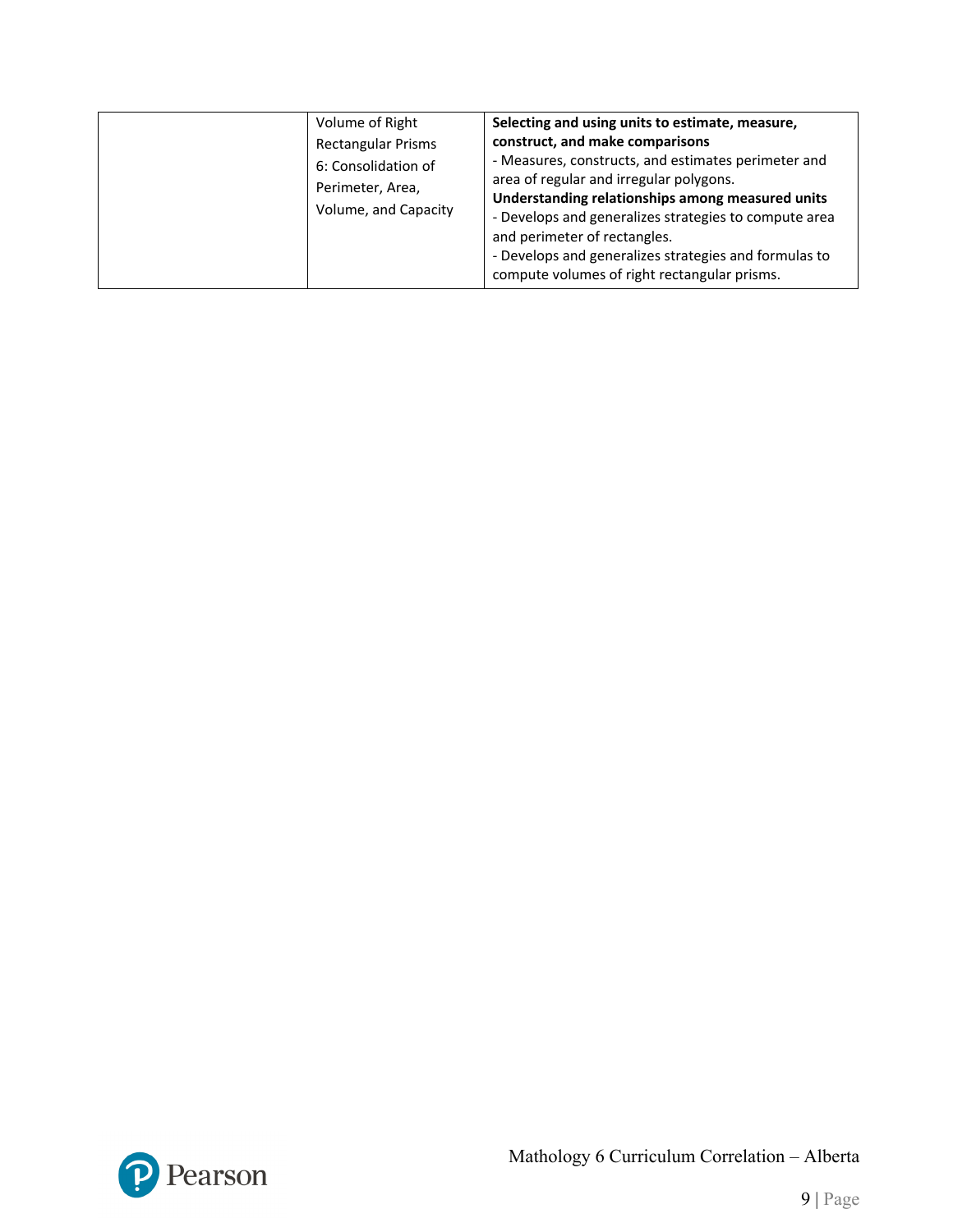

### **Correlation of Alberta Program of Studies with Mathology Grade 6 (Shape and Space: 3-D Objects and 2-D Shapes)**

| <b>Curriculum Expectations</b>                                                                                                  | <b>Grade 6 Mathology.ca</b>                                                                                                                                                                                               | <b>Pearson Canada Grades 4-6 Mathematics</b><br><b>Learning Progression</b>                                                                                                                                                                                                                                                                                                                                                                                                             |
|---------------------------------------------------------------------------------------------------------------------------------|---------------------------------------------------------------------------------------------------------------------------------------------------------------------------------------------------------------------------|-----------------------------------------------------------------------------------------------------------------------------------------------------------------------------------------------------------------------------------------------------------------------------------------------------------------------------------------------------------------------------------------------------------------------------------------------------------------------------------------|
| <b>General Outcome</b><br><b>Specific Outcomes</b><br>4. Construct and compare<br>triangles, including:<br>scalene<br>isosceles | Describe the characteristics of 3-D objects and 2-D shapes, and analyze the relationships among them.<br><b>Geometry Unit 1A: 2-D Shapes</b><br>and Angles<br>3: Classifying Triangles<br>4: Identifying and Constructing | Big Ideas: 2-D shapes and 3-D solids can be<br>analyzed and classified in different ways by<br>their attributes.<br>Investigating geometric attributes and<br>properties of 2-D shapes and 3-D solids                                                                                                                                                                                                                                                                                   |
| equilateral<br>right<br>obtuse<br>acute<br>in different orientations.                                                           | <b>Triangles</b><br>6: Consolidation of 2-D Shapes<br>and Angles                                                                                                                                                          | - Sorts, describes, constructs, and classifies<br>polygons based on side attributes (e.g., parallel,<br>perpendicular, regular/irregular).<br>- Sorts, describes, and classifies 2-D shapes<br>based on their geometric properties (e.g., side<br>length, angles, diagonals).<br>- Classifies 2-D shapes within a hierarchy based<br>on their properties (e.g., rectangles are a subset<br>of parallelograms).                                                                          |
| 5. Describe and compare the<br>sides and angles of regular<br>and irregular polygons.                                           | <b>Geometry Unit 1A: 2-D Shapes</b><br>and Angles<br>5: Investigating Polygons<br>6: Consolidation of 2-D Shapes<br>and Angles                                                                                            | Big Ideas: 2-D shapes and 3-D solids can be<br>analyzed and classified in different ways by<br>their attributes.<br>Investigating geometric attributes and<br>properties of 2-D shapes and 3-D solids<br>- Sorts, describes, constructs, and classifies<br>polygons based on side attributes (e.g., parallel,<br>perpendicular, regular/irregular).<br>- Sorts, describes, and classifies 2-D shapes<br>based on their geometric properties (e.g., side<br>lengths, angles, diagonals). |

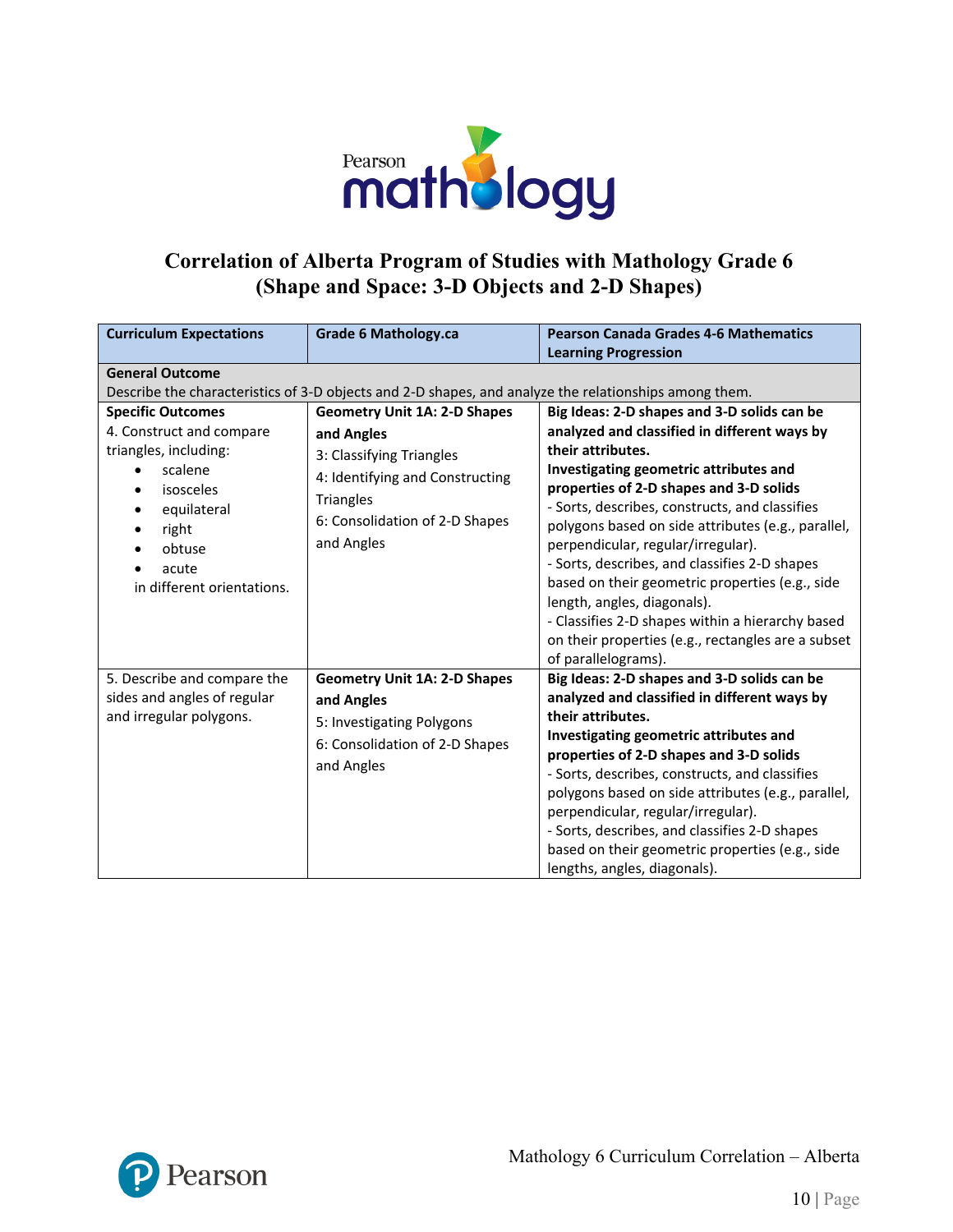

# **Correlation of Alberta Program of Studies with Mathology Grade 6 (Shape and Space: Transformations)**

| <b>Curriculum Expectations</b>                                                                                                                                                                         | <b>Grade 6 Mathology.ca</b>                                                                                                                                                                                              | <b>Pearson Canada Grades 4-6 Mathematics</b><br><b>Learning Progression</b>                                                                                                                                                                                                                                                                                                                                                                |
|--------------------------------------------------------------------------------------------------------------------------------------------------------------------------------------------------------|--------------------------------------------------------------------------------------------------------------------------------------------------------------------------------------------------------------------------|--------------------------------------------------------------------------------------------------------------------------------------------------------------------------------------------------------------------------------------------------------------------------------------------------------------------------------------------------------------------------------------------------------------------------------------------|
| <b>General Outcome</b>                                                                                                                                                                                 |                                                                                                                                                                                                                          |                                                                                                                                                                                                                                                                                                                                                                                                                                            |
| Describe and analyze position and motion of objects and shapes.                                                                                                                                        |                                                                                                                                                                                                                          |                                                                                                                                                                                                                                                                                                                                                                                                                                            |
| <b>Specific Outcomes</b><br>6. Perform a combination of<br>translations, rotations and/or<br>reflections on a single<br>2-D shape, with and without<br>technology, and draw and<br>describe the image. | <b>Geometry Unit 2A:</b><br><b>Transformations</b><br>7: Rotating 2-D Shapes on a Grid<br>8: Single Transformations on a<br>Grid<br>9: Combining Transformations on<br>a Grid<br>12: Consolidation of<br>Transformations | Big Ideas: 2-D shapes and 3-D solids can be<br>transformed in many ways and analyzed for<br>change.<br>Exploring 2-D shapes and 3-D solids by<br>applying and visualizing transformations<br>- Identifies, describes, and performs single<br>transformations (i.e., translation, reflection,<br>rotation) on 2-D shapes.<br>- Identifies, describes, applies, and creates a<br>combination of successive transformations on<br>2-D shapes. |
| 7. Perform a combination of<br>successive transformations of 2-<br>D shapes to create a design,<br>and identify and describe the<br>transformations.                                                   | <b>Geometry Unit 2A:</b><br><b>Transformations</b><br>9: Combining Transformations on<br>a Grid<br>12: Consolidation of<br>Transformations                                                                               | Big Ideas: 2-D shapes and 3-D solids can be<br>transformed in many ways and analyzed for<br>change.<br>Exploring 2-D shapes and 3-D solids by<br>applying and visualizing transformations<br>- Identifies, describes, and performs single<br>transformations (i.e., translation, reflection,<br>rotation) on 2-D shapes.<br>- Identifies, describes, applies, and creates a<br>combination of successive transformations on<br>2-D shapes. |
| 8. Identify and plot points in the<br>first quadrant of a Cartesian<br>plane, using whole number<br>ordered pairs.                                                                                     | <b>Geometry Unit 2A:</b><br><b>Transformations</b><br>10: Plotting and Reading<br>Coordinates<br>11: Transformations on a<br>Coordinate Plane<br>12: Consolidation of<br>Transformations                                 | Big Idea: Objects can be located in space and<br>viewed from multiple perspectives.<br>Locating and mapping objects in space<br>- Develops understanding of a Cartesian plane<br>as a coordinate system using perpendicular<br>axes.<br>- Plots and locates points on a Cartesian plane,<br>and relates the location to the two axes.<br>(Limited to the first quadrant.)                                                                  |
| 9. Perform and describe single<br>transformations of a 2-D shape<br>in the first quadrant of a<br>Cartesian plane (limited to<br>whole number vertices).                                               | <b>Geometry Unit 2A:</b><br><b>Transformations</b><br>11: Transformations on a<br>Coordinate Plane<br>12: Consolidation of<br>Transformations                                                                            | Big Idea: Objects can be located in space and<br>viewed from multiple perspectives.<br>Locating and mapping objects in space<br>- Plots and locates points on a Cartesian plane,<br>and relates the location to the two axes.<br>(Limited to the first quadrant.)<br>- Analyzes and locates the vertices of 2-D                                                                                                                            |



Mathology 6 Curriculum Correlation – Alberta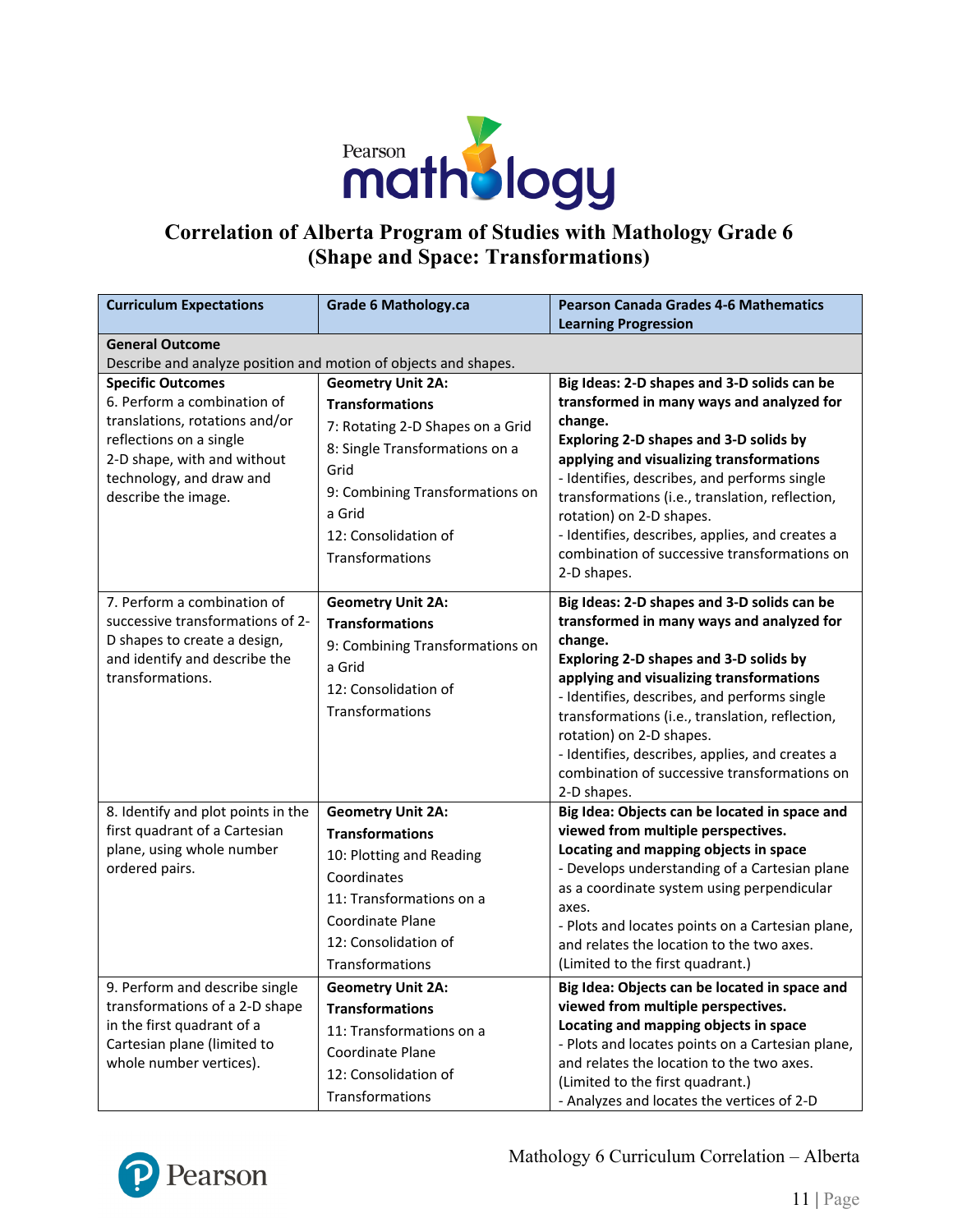|  | shapes after transformation on a Cartesian |
|--|--------------------------------------------|
|  | plane. (Limited to the first quadrant.)    |



Mathology 6 Curriculum Correlation – Alberta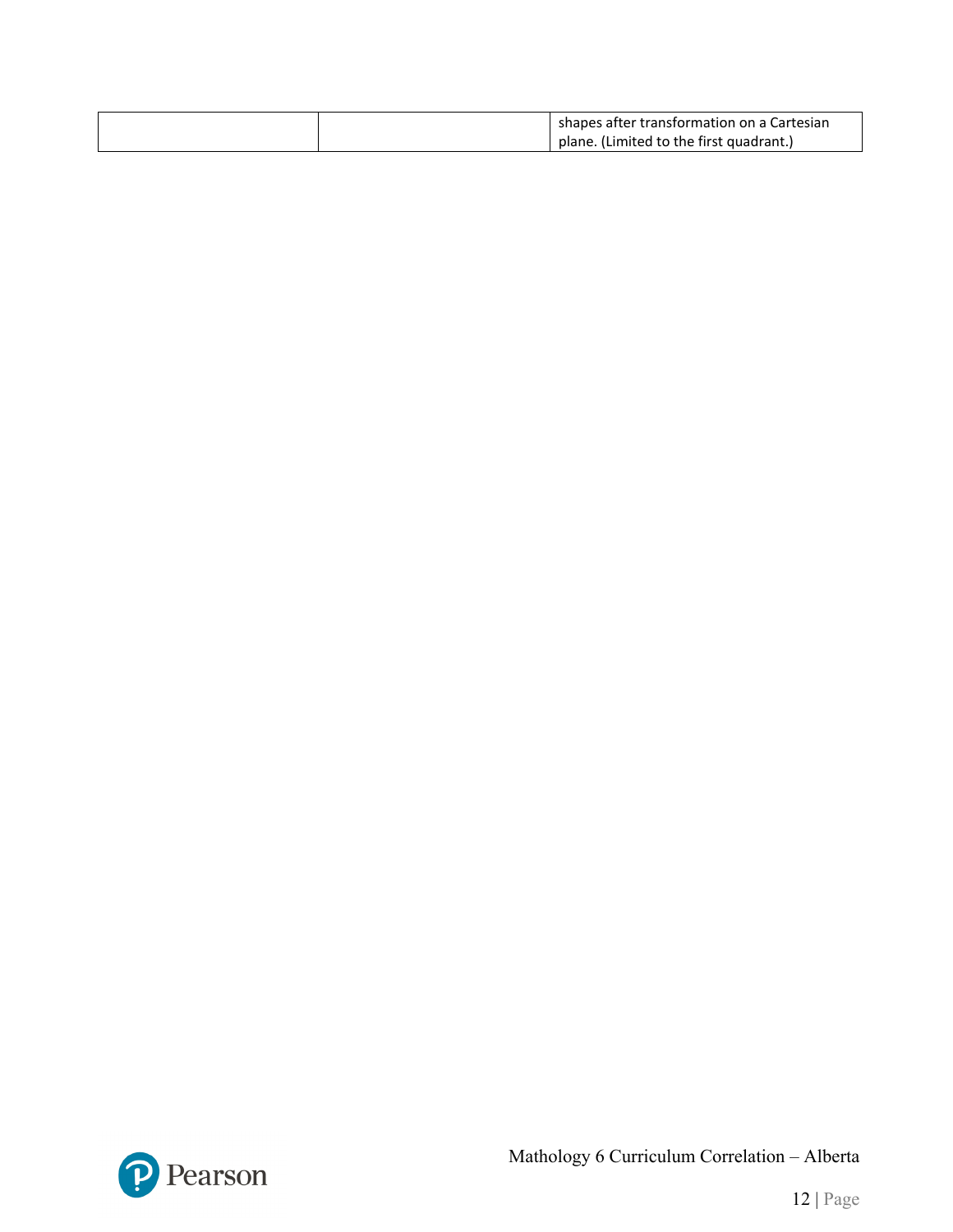

### **Correlation of Alberta Program of Studies with Mathology Grade 6 (Statistics and Probability: Data Analysis)**

| <b>Curriculum Expectations</b>                                                   | <b>Grade 6 Mathology.ca</b>  | <b>Pearson Canada Grades 4-6</b>                                                   |  |  |
|----------------------------------------------------------------------------------|------------------------------|------------------------------------------------------------------------------------|--|--|
|                                                                                  |                              | <b>Mathematics Learning Progression</b>                                            |  |  |
| <b>General Outcome</b>                                                           |                              |                                                                                    |  |  |
| Collect, display and analyze data to solve problems.                             |                              |                                                                                    |  |  |
| <b>Specific Outcomes</b>                                                         | Data Management Unit 1:      | <b>Big Idea: Formulating questions,</b>                                            |  |  |
| 1. Create, label, and interpret line                                             | <b>Data Management</b>       | collecting data, and consolidating data                                            |  |  |
| graphs to draw conclusions.                                                      | 1: Exploring Line Graphs     | in visual and graphical displays help us                                           |  |  |
|                                                                                  | 6: Consolidation of Data     | understand, predict, and interpret                                                 |  |  |
|                                                                                  | Management                   | situations that involve uncertainty,                                               |  |  |
|                                                                                  |                              | variability, and randomness.                                                       |  |  |
|                                                                                  |                              | Collecting data and organizing it into                                             |  |  |
|                                                                                  |                              | categories                                                                         |  |  |
|                                                                                  |                              | - Differentiates between discrete (e.g.,                                           |  |  |
|                                                                                  |                              | votes) and continuous (e.g., height) data.                                         |  |  |
|                                                                                  |                              | <b>Creating graphical displays of collected</b>                                    |  |  |
|                                                                                  |                              | data                                                                               |  |  |
|                                                                                  |                              | - Represents data graphically using                                                |  |  |
|                                                                                  |                              | many-to-one correspondence with                                                    |  |  |
|                                                                                  |                              | appropriate scales and intervals (e.g.,<br>each symbol on pictograph represents 10 |  |  |
|                                                                                  |                              | people).                                                                           |  |  |
|                                                                                  |                              | - Chooses and justifies appropriate visual                                         |  |  |
|                                                                                  |                              | representations for displaying discrete                                            |  |  |
|                                                                                  |                              | (e.g., bar graph) and continuous (e.g.,                                            |  |  |
|                                                                                  |                              | line graph) data.                                                                  |  |  |
|                                                                                  |                              |                                                                                    |  |  |
| 2. Select, justify and use appropriate<br>methods of collecting data, including: | Data Management Unit 1:      | <b>Big Idea: Formulating questions,</b><br>collecting data, and consolidating data |  |  |
|                                                                                  | <b>Data Management</b>       | in visual and graphical displays help us                                           |  |  |
| questionnaires<br>$\bullet$                                                      | 3: Collecting and Organizing | understand, predict, and interpret                                                 |  |  |
| experiments<br>$\bullet$<br>databases                                            | Data                         | situations that involve uncertainty,                                               |  |  |
| electronic media.                                                                | 6: Consolidation of Data     | variability, and randomness.                                                       |  |  |
|                                                                                  | Management                   | Collecting data and organizing it into                                             |  |  |
|                                                                                  |                              | categories                                                                         |  |  |
|                                                                                  |                              | - Constructs data organizers to support                                            |  |  |
|                                                                                  |                              | data collection (e.g., creates tally chart                                         |  |  |
|                                                                                  |                              | or line plot on a grid to collect survey                                           |  |  |
|                                                                                  |                              | data).                                                                             |  |  |
|                                                                                  |                              | - Selects and justifies an appropriate                                             |  |  |
|                                                                                  |                              | method of data collection (e.g.,                                                   |  |  |
|                                                                                  |                              | experiment, observation, survey) based                                             |  |  |
|                                                                                  |                              | on question posed.                                                                 |  |  |

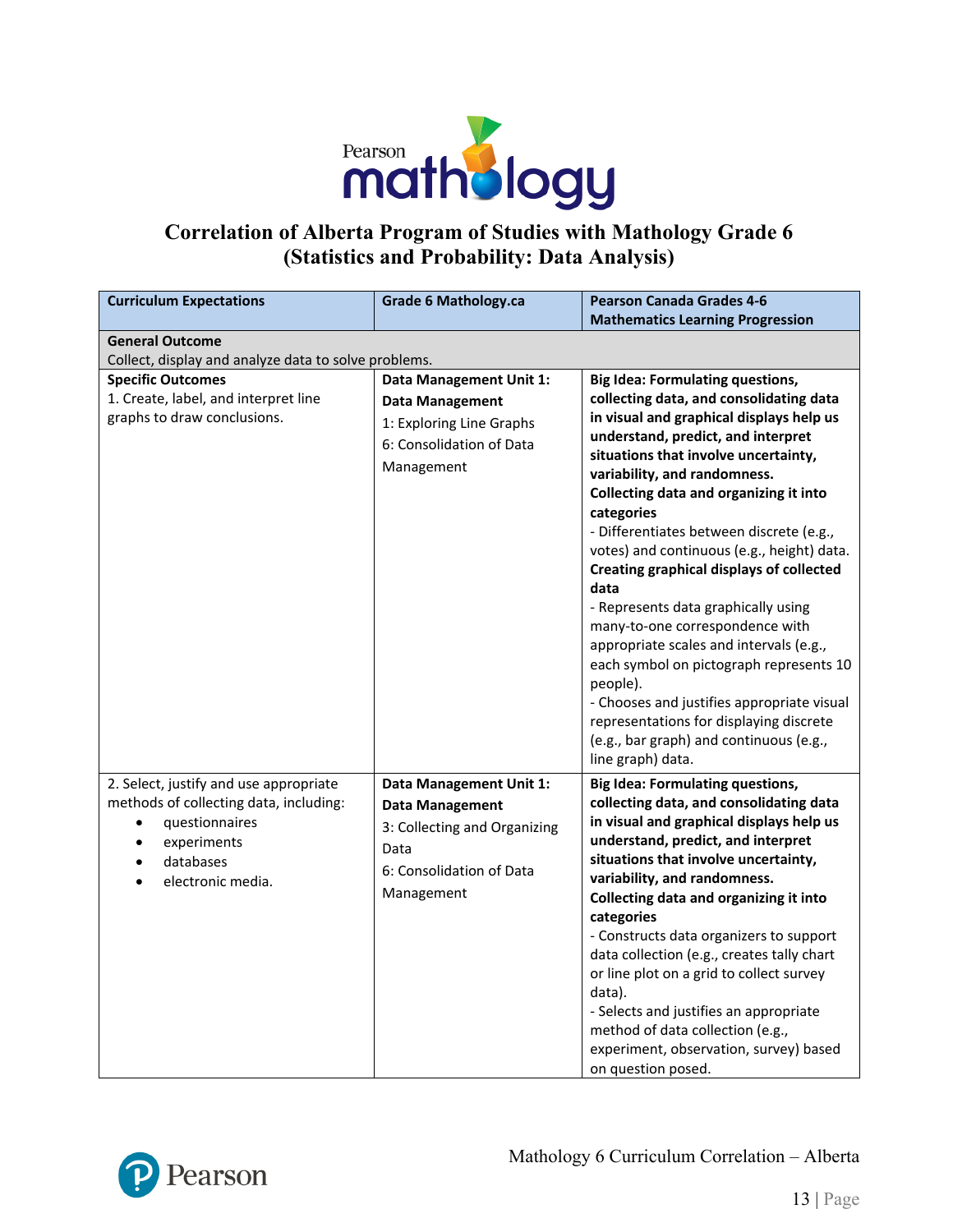| 3. Graph collected data, and analyze the | Data Management Unit 1:      | <b>Big Idea: Formulating questions,</b>          |
|------------------------------------------|------------------------------|--------------------------------------------------|
| graph to solve problems.                 | <b>Data Management</b>       | collecting data, and consolidating data          |
|                                          | 1: Exploring Line Graphs     | in visual and graphical displays help us         |
|                                          | 3: Collecting and Organizing | understand, predict, and interpret               |
|                                          | Data                         | situations that involve uncertainty,             |
|                                          | 4: Interpreting Graphs to    | variability, and randomness.                     |
|                                          | Solve Problems               | Creating graphical displays of collected<br>data |
|                                          | 6: Consolidation of Data     | - Represents data graphically using              |
|                                          |                              | many-to-one correspondence with                  |
|                                          | Management                   | appropriate scales and intervals (e.g.,          |
|                                          |                              | each symbol on pictograph represents 10          |
|                                          |                              | people).                                         |
|                                          |                              | - Chooses and justifies appropriate visual       |
|                                          |                              | representations for displaying discrete          |
|                                          |                              | (e.g., bar graph) and continuous (e.g.,          |
|                                          |                              | line graph) data.                                |
|                                          |                              | Reading and interpreting data displays           |
|                                          |                              | and analyzing variability                        |
|                                          |                              | - Reads and interprets data displays             |
|                                          |                              | using many-to-one correspondence.                |
|                                          |                              | Drawing conclusions by making                    |
|                                          |                              | inferences and justifying decisions              |
|                                          |                              | based on data collected                          |
|                                          |                              | - Draws conclusions on data presented.           |
|                                          |                              | - Interprets the results of data presented       |
|                                          |                              | graphically from primary (e.g., class            |
|                                          |                              | survey) and secondary (e.g., online news         |
|                                          |                              | report) sources.                                 |